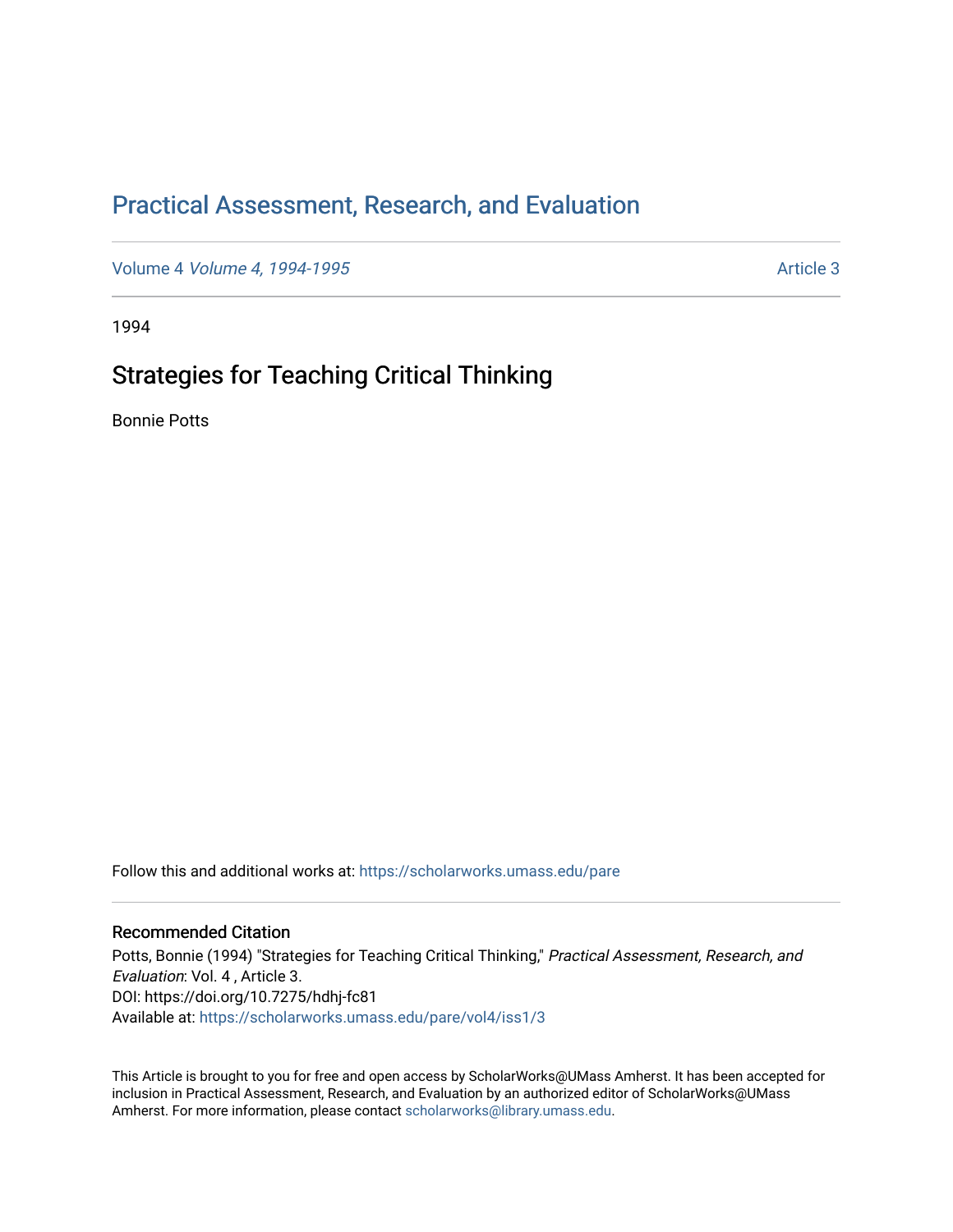

A peer-reviewed electronic journal.

Copyright is retained by the first or sole author, who grants right of first publication to *Practical Assessment, Research & Evaluation*. Permission is granted to distribute this article for nonprofit, educational purposes if it is copied in its entirety and the journal is credited. PARE has the right to authorize third party reproduction of this article in print, electronic and database forms.

Volume 4, Number 3, November, 1994 ISSN=1531-7714

# **Strategies for Teaching Critical Thinking.**

#### *Bonnie Potts,*

American Institutes for Research

Critical thinking skills figure prominently among the goals for education, whether one asks developers of curricula, educational researchers, parents, or employers. Although there are some quite diverse definitions of critical thinking, nearly all emphasize the ability and tendency to gather, evaluate, and use information effectively (Beyer, 1985).

In this article, we discuss skills related to critical thinking and three specific strategies for teaching these skills: 1) Building Categories, 2) Finding Problems, and 3) Enhancing the Environment.

#### **SKILLS RELATED TO CRITICAL THINKING**

Across subject areas and levels, educational research has identified several discrete skills related to an overall ability for critical thinking. These are:

- Finding analogies and other kinds of relationships between pieces of information
- Determining the relevance and validity of information that could be used for structuring and solving problems
- $\bullet$ Finding and evaluating solutions or alternative ways of treating problems

Just as there are similarities among the definitions of critical thinking across subject areas and levels, there are several generally recognized "hallmarks" of teaching for critical thinking (see, for example, Beyer, 1985; Costa, 1985). These include:

- Promoting interaction among students as they learn Learning in a group setting often helps each member achieve more.
- Asking open-ended questions that do not assume the "one right answer" Critical thinking is often exemplified best when the problems are inherently ill-defined and do not have a "right" answer. Open-ended questions also encourage students to think and respond creatively, without fear of giving the "wrong" answer.
- Allowing sufficient time for students to reflect on the questions asked or problems posed Critical thinking seldom involves snap judgments; therefore, posing questions and allowing adequate time before soliciting responses helps students understand that they are expected to deliberate and to ponder, and that the immediate response is not always the best response.
- Teaching for transfer The skills for critical thinking should "travel well." They generally will do so only if teachers provide opportunities for students to see how a newly acquired skill can apply to other situations and to the student's own experience.

#### BUILDING CATEGORIES (after Seiger-Ehrenberg, 1985)

Students often are given (and asked to memorize) explicit rules for classifying information. For example, there is a set of criteria for determining whether a word is being used as a noun or as a verb. The Building Categories strategy, however, is an inductive reasoning tool that helps students categorize information by discovering the rules rather than merely memorizing them. Such active learning typically results in better understanding and better retention of the concepts and related material than is possible with a more directive teaching method.

Example: Distinguishing animals from plants. Students work in two groups (Animal Group and Plant Group). Worksheets prepared in advance ask for information about life span, energy sources, motility, anatomy, etc., of several different animals and plants. Once the information is collected, it is compiled into large wall charts (one for Animals, one for Plants).

At this point, some questions can be posed to both groups at once: What are the similarities among the members of each group? What are the differences between the two groups? How could the following statement be completed: "An animal is different from a plant because..." The teacher provides appropriate feedback throughout, using open-ended questions to help students identify inadequate or inaccurate categorization rules.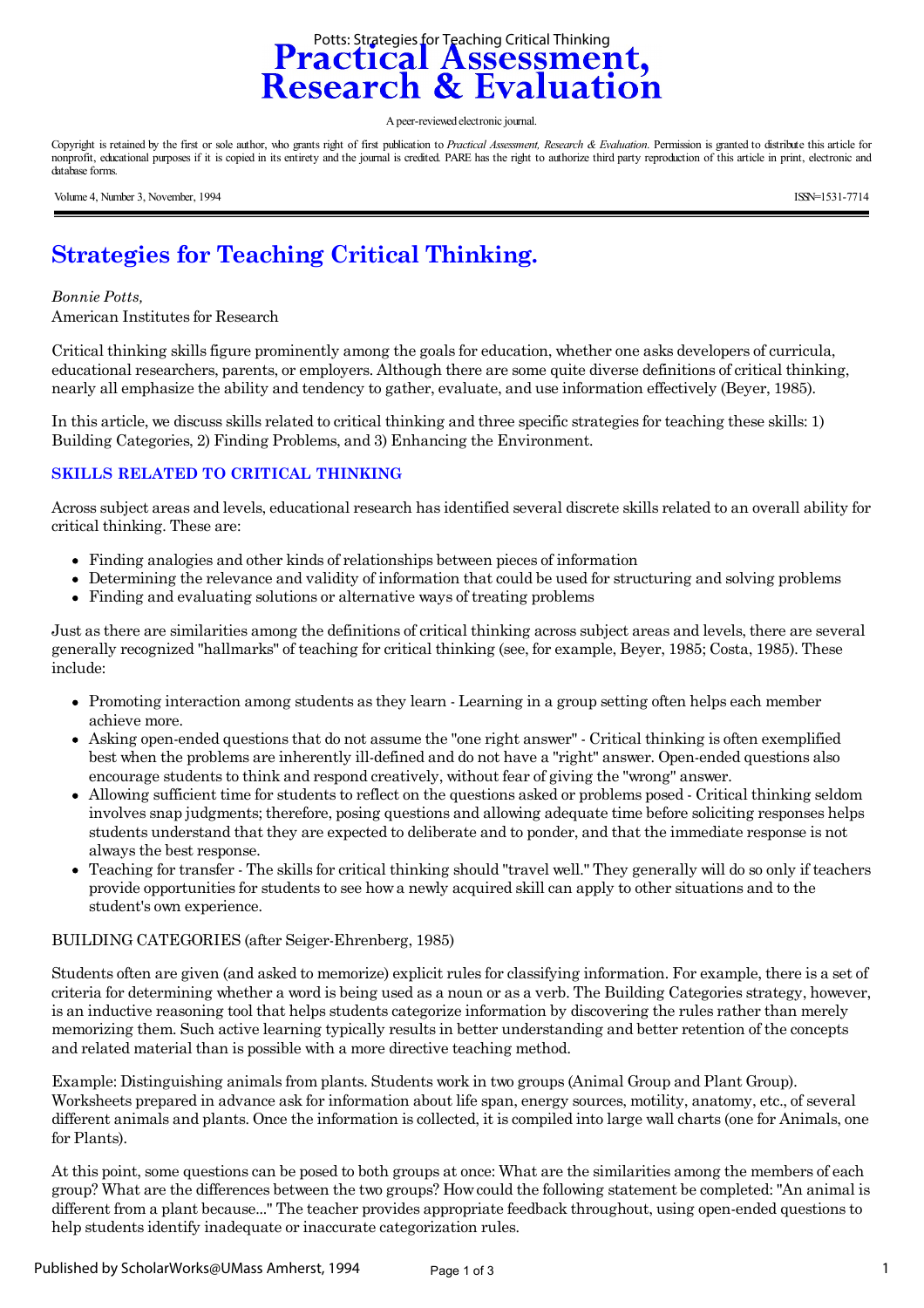Practical Assessment, Research, and Evaluation, Vol. 4 [1994], Art. 3

Finally, the students are allowed to test the generalizability of their proposed rules by looking at new instances and placing them in the appropriate category.

The strategy is described here in the context of a science problem, but can work equally well in other disciplines and with more abstract categories. For example, students in Social Studies can learn the rules for "discoveries" versus "inventions," and students of jurisprudence can discover the differences between "felonies" and "misdemeanors."

## **FINDING PROBLEMS**

Many students and teachers alike have lamented that the format of problems in the classroom (particularly in math and science) bears little resemblance to the way problems look in real life. In fact, one of the most important practical thinking skills one can acquire is knowing how to identify a problem. The Finding Problems strategy is a way of framing tasks so that students use skills similar to those needed for the ill-defined problems they will encounter in life. Tasks developed with this strategy are sufficiently defined as to be solvable, but do not state explicitly which variable or aspect of the problem will constitute or enable a solution. Consider the following physics problem (adapted from Harvie, 1987):

"Brian, all 72 kg of him, bungee-jumps from a 100-m tower toward the river below. He falls 35 m before the bungee cord starts to stretch. This cord can stretch 40% of its length and has a breaking strength of 7000 N. Will this become a "free fall" for Brian, or will he "bounce back"?

Consider an alternate version of this problem, in which the last sentence is replaced by the following: "When the bungee cord has reached its maximum length, does the tension exceed the cord's breaking strength?" Several aspects of the first version make it more effective for encouraging students to think rather than simply to look for the appropriate quantities to "plug in" to a formula.

The first version does not specify what must be calculated; therefore, it requires students to decide for themselves just what the problem is and how their knowledge of Physics can be used to solve it. Teachers can help students learn to solve problems of this type by first providing them with a set of general questions, such as: How are the objects and situations in the problem similar to any objects or situations that were discussed in Physics? Which variables are already in Physics terms and which can be converted to Physics terms? Are all of the pieces of information in the problem relevant to its solution?

Problem-finding is an excellent group activity, particularly if two or more groups work on the same task independently and then come together to compare strategies. In this way, each student has the benefit of exposure to several ways of solving the problem.

## ENHANCING THE ENVIRONMENT (after Keefe & Walberg, 1992)

Critical thinking in the classroom is facilitated by a physical and intellectual environment that encourages a spirit of discovery. Regarding the physical layout of the classroom, two suggestions can be offered. First, if seating is arranged so that students share the "stage" with the teacher and all can see and interact with each other, this helps to minimize the passive, receptive mode many students adopt when all are facing the teacher. Second, visual aids in the classroom can encourage ongoing attention to critical thought processes, e.g., posting signs that say, "Why do I think that?" "Is it fact or opinion?" "How are these two things alike?" "What would happen if...?" Suggestions below each question can remind students how they should go about answering them. Most importantly, as the students move through the curriculum in a given subject, their attention can be directed periodically to the signs as appropriate. In this way, the signs emphasize the idea of transfer by showing that many of the same thinking strategies and skills apply to different topics and problems.

## **REFERENCES AND RECOMMENDED READING**

Beyer, B.K. (1985). Critical thinking: What is it? "Social Education," 49, 270-276.

Costa, A.L. (Ed.)(1985). "Developing minds: A resource book for teaching thinking." Alexandria, VA: Association for Supervision and Curriculum Development.

French, J.N., & Rhoder, C. (1992). "Teaching thinking skills: Theory and practice." New York: Garland Publishing, Inc.

Keefe, J.W., & Walberg, H.J. (Eds.)(1992). "Teaching for thinking." Reston, VA: National Association of Secondary School Principles.

Pauker, R.A. (1987). "Teaching thinking and reasoning skills: Problems and solutions." Arlington, VA: American Association of School Administrators.

Seiger-Ehrenberg, S. (1985). Concept development. In A.L. Costa (Ed.), "Developing minds: A resource book for teaching thinking." Alexandria, VA: Association for Supervision and Curriculum Development.